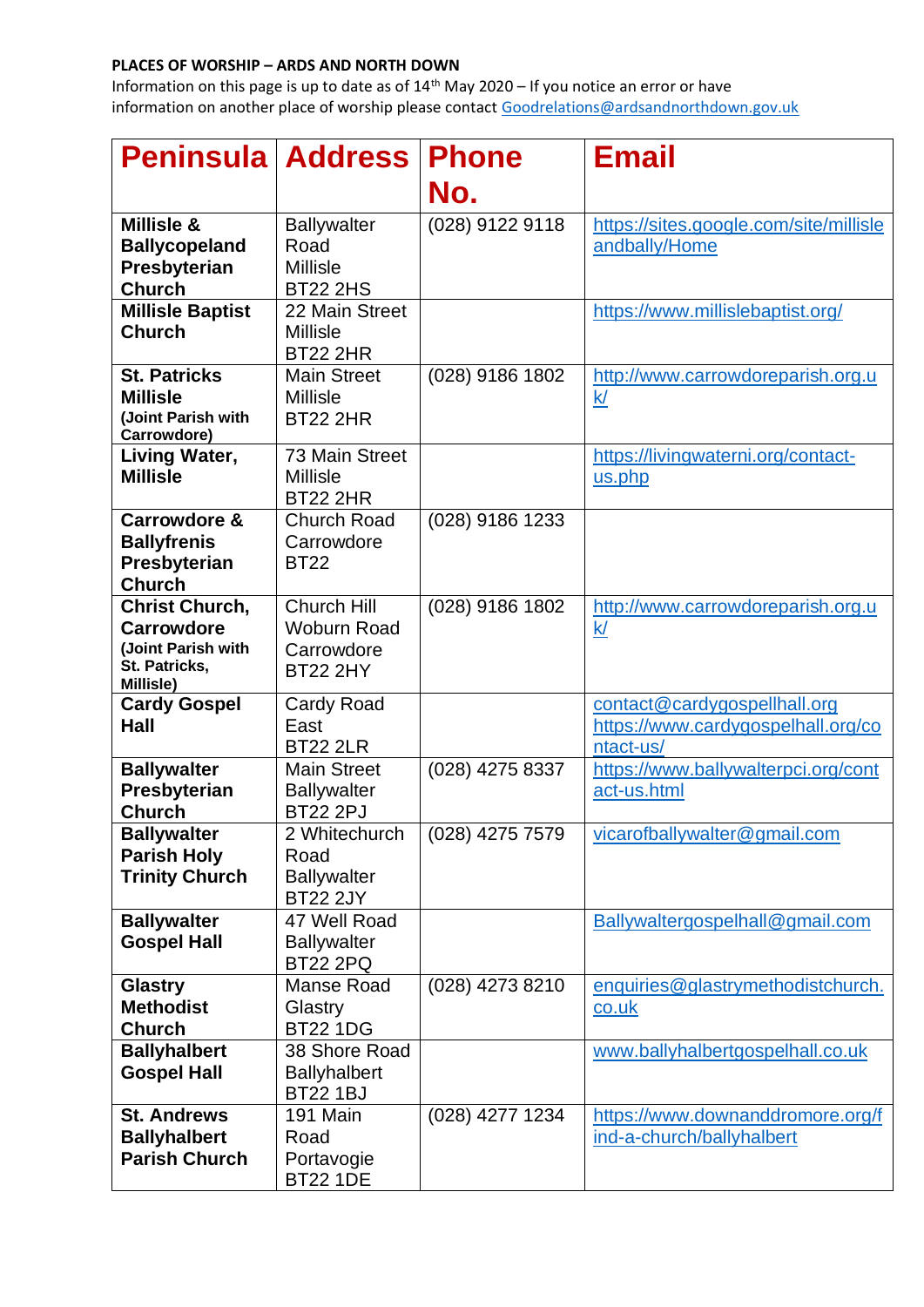## **PLACES OF WORSHIP – ARDS AND NORTH DOWN**

Information on this page is up to date as of  $14<sup>th</sup>$  May 2020 – If you notice an error or have information on another place of worship please contact [Goodrelations@ardsandnorthdown.gov.uk](mailto:Goodrelations@ardsandnorthdown.gov.uk)

| <b>Ardkeen Christ</b>          | <b>Ballgela Road</b> | (028) 4277 1234 |                                      |
|--------------------------------|----------------------|-----------------|--------------------------------------|
| <b>Church</b>                  | Ardkeen,             |                 |                                      |
|                                | Cloughey             |                 |                                      |
|                                | <b>BT22 1AF</b>      |                 |                                      |
| <b>Trinity</b>                 | Main Road            | (028) 4278 8377 | Hello@trinitygreyabbey.org           |
| Presbyterian                   | Cloughey             |                 |                                      |
| Church,                        | <b>BT22 1DX</b>      |                 |                                      |
| <b>Cloughey</b>                |                      |                 |                                      |
| <b>Ebenezer</b>                | 102 New Road         | (028) 4277 1495 | https://www.thegospelhall.net/a/Po   |
| <b>Gospel Hall -</b>           | Portavogie           |                 | rtavogie-Gospel-Hall                 |
| Portavogie                     | <b>BT22 1EN</b>      |                 |                                      |
| <b>Trinity Free</b>            | 27 New Road          | (028) 4277 1793 | http://www.freepresbyterian.org/ch   |
| Presbyterian                   | Portavogie           |                 | urch/portavogie/                     |
| <b>Church</b>                  | <b>BT22 1EN</b>      |                 |                                      |
| <b>Ballyhemlin</b>             | 7-9 Nursery          | (028) 9187 2265 | info@nspresbyterian.org              |
| Non-                           | Road                 |                 |                                      |
| subscribing                    | <b>Ballyhalbert</b>  |                 |                                      |
| Presbyterian                   | <b>BT22 2QZ</b>      |                 |                                      |
| <b>Church</b>                  |                      |                 |                                      |
| <b>Trinity</b>                 | 26-34 Main           | (028) 4278 8377 | https://www.trinitygreyabbey.org/    |
| Presbyterian                   | <b>Street</b>        |                 | hello@trinitygreyabbey.org           |
| <b>Church</b>                  | Greyabbey            |                 |                                      |
|                                | <b>BT22 2NE</b>      |                 |                                      |
|                                |                      |                 |                                      |
| <b>The First</b>               | 90                   | 07966 836 984   | info@nspresbyterian.org              |
| Presbyterian                   | <b>Newtownards</b>   |                 |                                      |
| <b>Church (Non-</b>            | Road                 |                 |                                      |
| subscribing),                  | Greyabbey            |                 |                                      |
| Greyabbey                      | <b>BT22 2NE</b>      |                 |                                      |
| <b>St. Saviour</b>             | <b>Church Street</b> | (028) 4278 8386 | Rc.davison@virgin.net                |
| Church,                        | Greyabbey            |                 |                                      |
| Greyabbey                      | <b>BT22 2NQ</b>      |                 |                                      |
| <b>Balligan Church</b>         | 44 Inishargy         |                 | http://ballywalter.down.anglican.org |
|                                | Road                 |                 | /balligan/                           |
|                                | Kircubbin            |                 |                                      |
|                                | BT22 2RQ             |                 |                                      |
| <b>Kircubbin</b>               | Church               | (028) 4273 8368 |                                      |
| Presbyterian                   | Avenue               |                 |                                      |
| <b>Church</b>                  | Kircubbin            |                 |                                      |
|                                | <b>BT22 2SL</b>      |                 |                                      |
| St. Mary Star of               | <b>Shore Road</b>    | (028) 4273 8294 | kircubbin@downandconnor.org          |
| the Sea Church,                | Kircubbin            | (028) 4273 8175 |                                      |
| <b>Nunsquarter</b>             | <b>BT22 2RY</b>      |                 |                                      |
| St. Joseph's                   | 46 Blackstaff        | (028) 4273 8294 | kircubbin@downandconnor.org          |
| Church,<br><b>Ballycranbeg</b> | Road<br>Kircubbin    | (028) 4273 8175 |                                      |